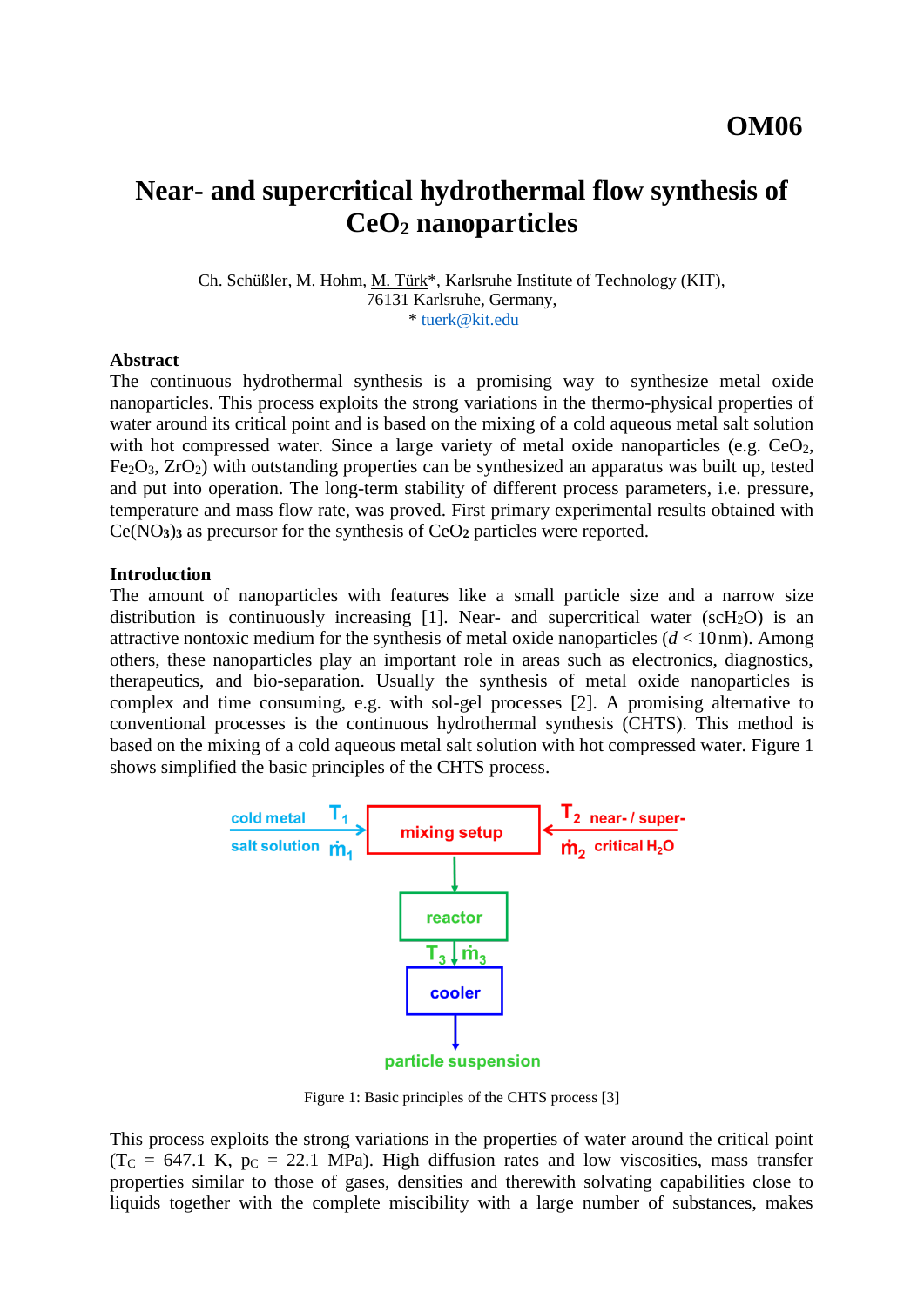scH<sub>2</sub>O to an excellent process medium [see e.g. 4-7]. The strong influence of temperature on these properties is illustrated in Figure 2. Together with the density, the dielectric constant shows drastic changes around the critical temperature. At ambient temperature  $H_2O$  has a high density and thus high ability to solve inorganic salts. By rising the temperature to supercritical conditions, this ability decreases due to the strong decrease of the density and dielectric constant from around 80 at ambient conditions to 2 in the supercritical region. Thus, the solubility of inorganic salts is strongly reduced above the critical point compared to ambient conditions. A further property that decreases strongly with increasing temperature is the viscosity. At supercritical conditions, the viscosity is approximately two orders of magnitude lower than that of water under ambient conditions. Such an improved fluidity is attractive for chemical reactions because mass transfer and diffusion-controlled chemical reactions are considerable enhanced.



Figure 2: Changes in density *ρ*, viscosity *η* and dielectric constant *ε* versus temperature at 25 MPa [3]

It has been suggested in literature (e.g. [1-3]) that the synthesis of the metal oxides occurs in three consecutive (equilibrium) steps:

| Hydrolysis:  | $Mn^+ + n H_2O \rightleftharpoons M(OH)n + n H^+ + e^-$        |  |
|--------------|----------------------------------------------------------------|--|
| Dehydration: | $M(OH)_n \rightleftharpoons MO_{n/2} + 0.5$ n H <sub>2</sub> O |  |

$$
Equilibrium: \qquad MO_{n/2} (aq) \rightleftharpoons MO_{n/2} (s). \tag{3}
$$

In Eq. (3) refer (s) and (aq) to the crystalline solid oxide and the aqueous species. In a first step the metal ions of the aqueous metal salt solution are hydrolyzed and form a metal hydroxide. Thereafter the metal hydroxide is converted into a metal oxide. Thereby it is worthy to notice that the degree of hydrolysis depends on the cation as well as on the pH value and temperature of the solution. As a consequence, at supercritical temperatures, the solubility of inorganic salts is strongly reduced compared to ambient conditions. This causes a high supersaturation and the fast precipitation of metal oxide nanoparticles.

For the design of inorganic materials with desired product properties i.e. size, morphology, structure, and composition, it is essential to control the following process parameters: solvent nature, reagent nature and concentration, reactor technology, residence time in the reactor,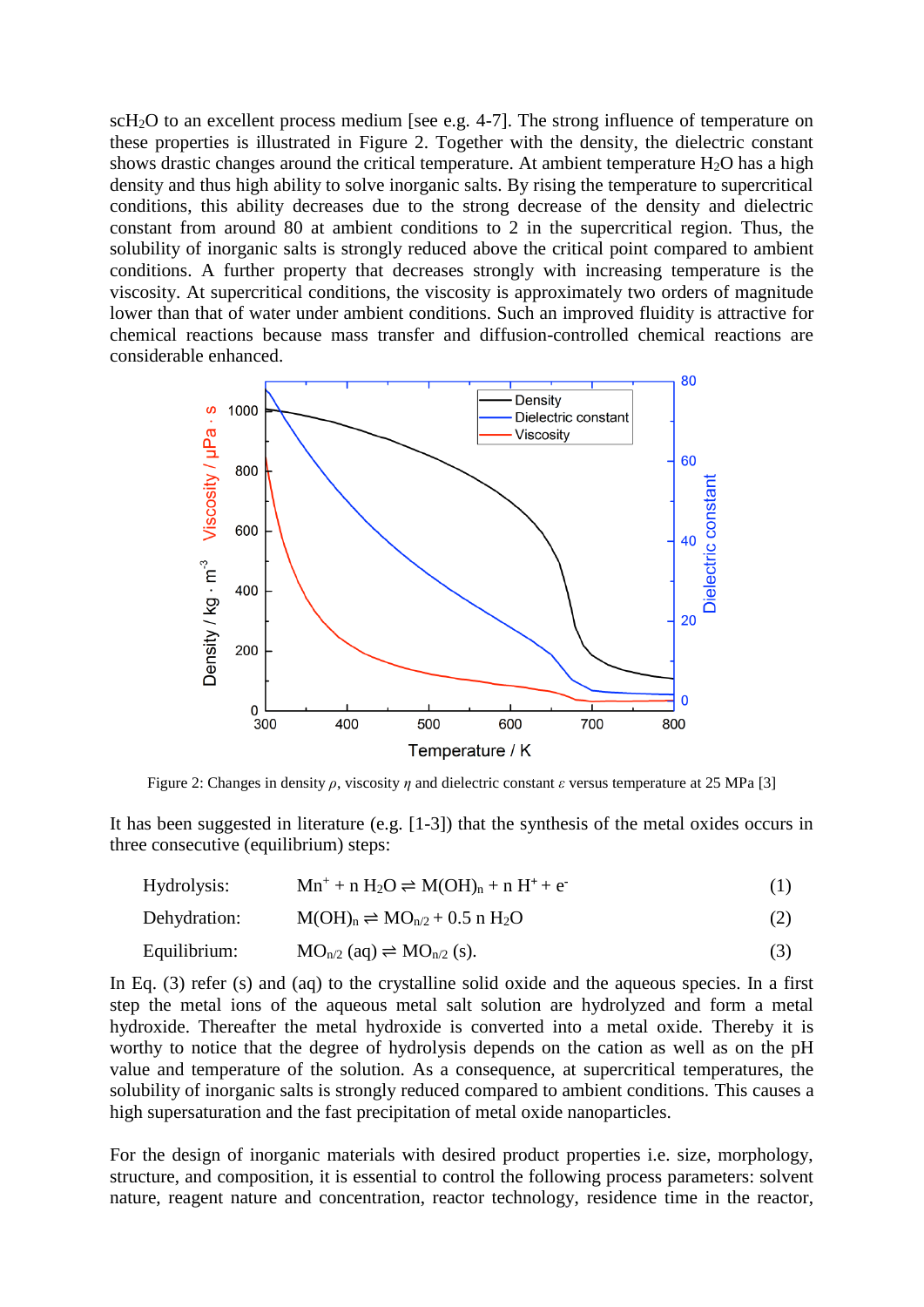additives and, as already said, pressure and temperature. Therefore, it is important to investigate the influence of starting material, mixing ratio and fluid velocity on the size distribution of both, primary particles and particle agglomerates, as well as on the colloidal stability of the dispersions.

### **Materials and Methods**

For studying the metal oxide nanoparticle synthesis, particle growth and especially reaction kinetics, an apparatus for CHTS was designed and built up as shown in Figure 3. Two HPLC pumps enable to realize process pressures up to 40 MPa while temperatures up to 720 K can be reached. The cold aqueous metal salt solution  $\dot{m}_l$  is mixed with the near or scH<sub>2</sub>O stream  $m_2$  in a heated T-shaped mixer surrounded by an insulation housing. The rapid heating causes the initialization of the chemical reaction and the suspension is instantly cooled down by a water-cooled high-pressure heat exchanger. Before depressurizing, realized by a backpressure regulator at the outlet, the nanoparticle suspension is filtered by an inline filter with a mesh of 10 µm. Two coriolis mass flow meter are used to measure the mass flow rate of the cold metal salt solution and hot water stream. Thus, the total mass flow rate *ṁ<sup>3</sup>* can be calculated by summation of the individual mass flow rates.

It is obvious that a successful process control i.e. the synthesis of particles with desired properties, requires steady state process conditions. Therefore, first of all after buildup and implementing of the CHTS apparatus studies on the stability of the process parameters i.e. system pressure, temperature  $(T_2, T_3)$  and mass flow rate  $(m_3)$  were performed.



Figure 3: CHTS apparatus: 1 HPLC pumps, 2 heating unit, 3 isolated reactor, 4 cooler, 5 collection vessel

# **First Experimental Results**

After the successful long time leakage tests of the CHTS apparatus, which were performed at different pressures, different stability tests were carried out. First of all, the temperature stability during mixing a hot and a cold water stream was proved. Figure 4 shows the results for an operating test which was performed at a pressure of 30 MPa and a temperature of  $T_2$  = 573K. After heating up to the desired temperature and a waiting period of 50 min, *T<sup>2</sup>* is constant for the different mass flow rates investigated. Furthermore, Figure 4 shows clearly that increasing the mass flow rate leads to a decreased temperature fluctuation. From these results one can conclude that temperature and pressure stability can be ensured. In a next step, mixing tests were performed with different process temperatures, pressures and mass flow rates. These tests were necessary for characterizing the apparatus and the mixing behavior. In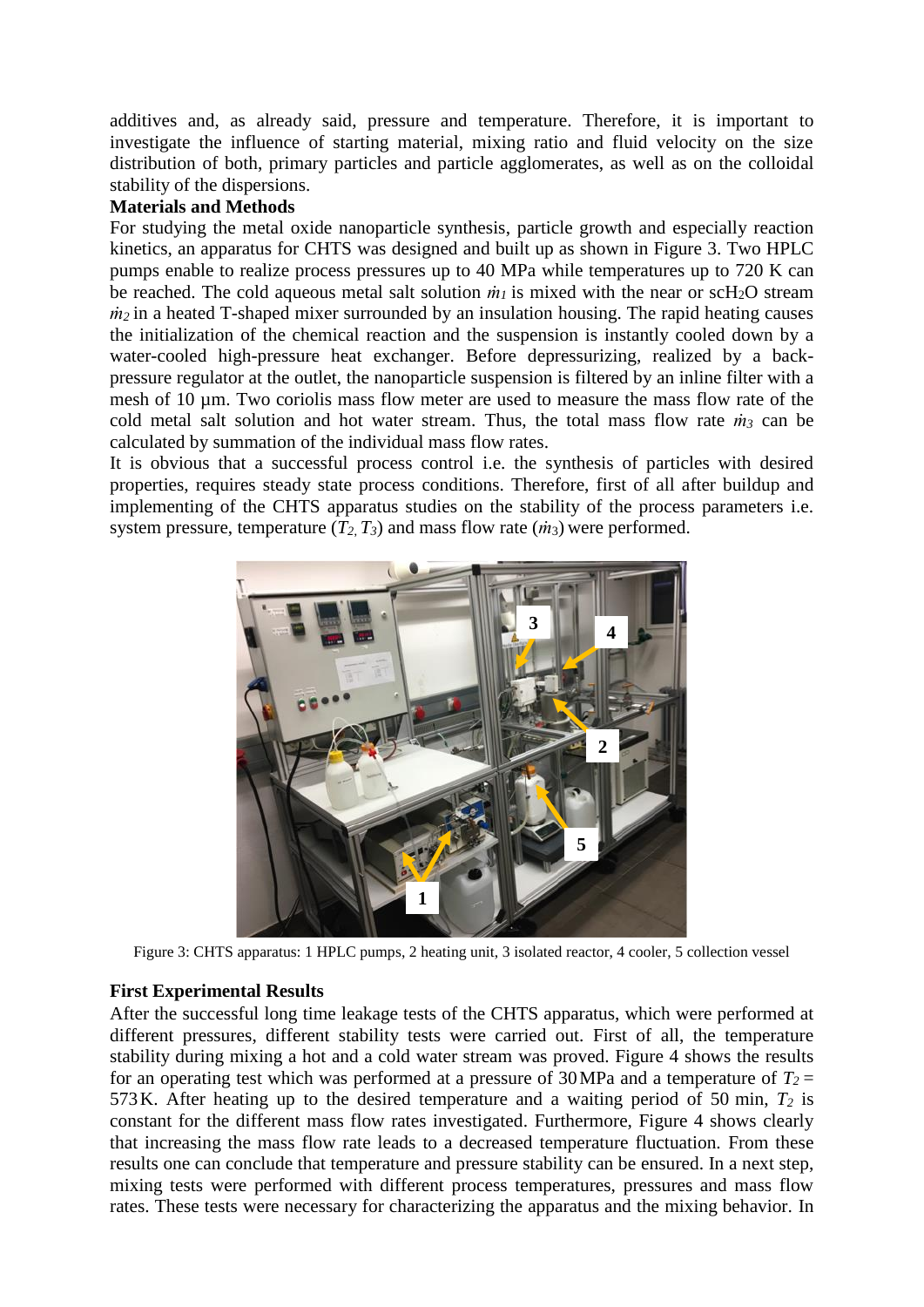this context, the mixing ratio *a,* which is defined as the ratio of the cold to the supercritical H2O stream is an important process parameter. In the first experiments, *a* was varied between 0.05 and 0.4. The tests were carried out for a total mass flow rate  $\dot{m}_3$  of 35 g min<sup>-1</sup>, two different temperatures and pressures and the results are shown in Figure 5. It is obvious that the mixing temperature  $T_3$  decreases with increasing mixing ratio which is caused by the increasing mass flow rate of the cold stream. This effect seems to be independent from the process pressure in the temperature and mass flow rate range investigated. The experiments were carried out twice and both lead to identical results.



Figure 4: Temperature stability for *T<sup>2</sup>* for different mass flow rates as a function of time [9]



Figure 5: Mixing temperature  $T_3$  for different process conditions as a function of the mixing ratio *a* [9]

In order to investigate the influence of the mixing ratio *a* on the mixing temperature  $T_3$  further experiments with different mixing ratios were carried out at a pressure of 35MPa and a total mass flow rate of  $35 \text{ g min}^{-1}$ . The results are shown below in Figure 6. As expected, the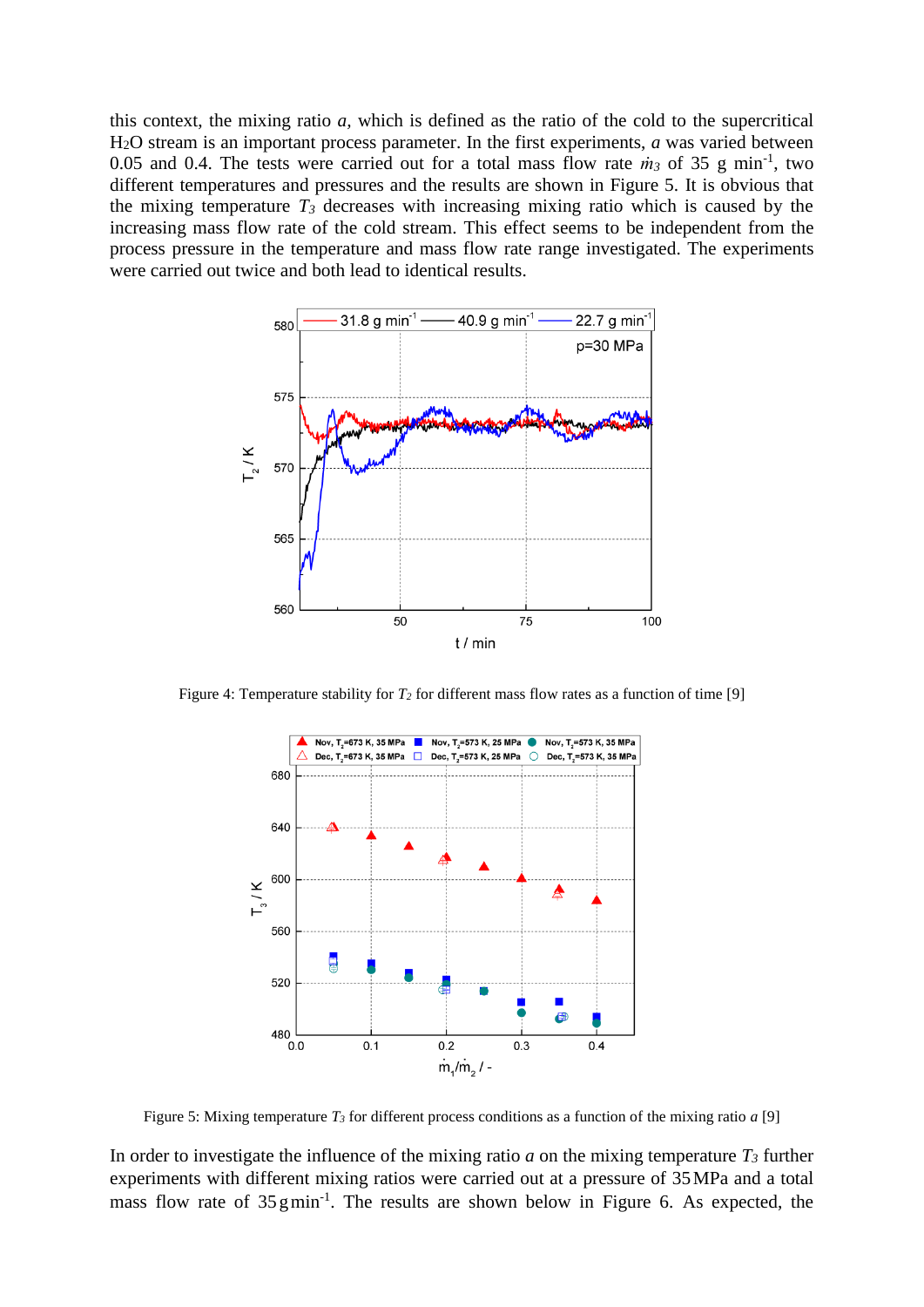temperatures  $T_1$  and  $T_2$  remain constant and  $T_3$  decreases with increasing mixing ratio *a*. These results are an essential basis for the estimation of the mixing temperature  $T_3$ , that is strongly influenced by the temperature *T2*, at different mixing ratios *a*.



Figure 6: Process temperatures as a function of the time for different mixing ratios [9]

Summarising the results obtained from analyzing the particle free flow experiments, one can conclude that steady state flow condition could be ensured under the process conditions which are of interest for the CHTS process. Based on these promising result, additional experiments were performed with Ce(NO**3**)**<sup>3</sup>** as precursor for the CHTS of CeO**<sup>2</sup>** particles and selected results are reported below.

In these experiments the precursor concentration varied between  $0.005$  and  $0.15$  moll<sup>-1</sup> while the other process parameters were constant: a pressure  $p$  of 30 MPa, a temperature  $T_3$  of  $673$  K, a total mass flow rate of  $35$  gmin<sup>-1</sup> and a mixing ratio of 0.1. The different suspensions obtained from these experiments are depicted in Figure 7 while a typical TEM picture is shown in Figure 8. Obviously, metaloxide nanoparticles were synthesized by CHTS because of the turbidity of the obtained suspension.



Figure 7: Suspensions obtained from different salt concentrations, 0.005 mol1<sup>-1</sup>, 0.05 mol1<sup>-1</sup>, 0.15 mol1<sup>-1</sup> [9]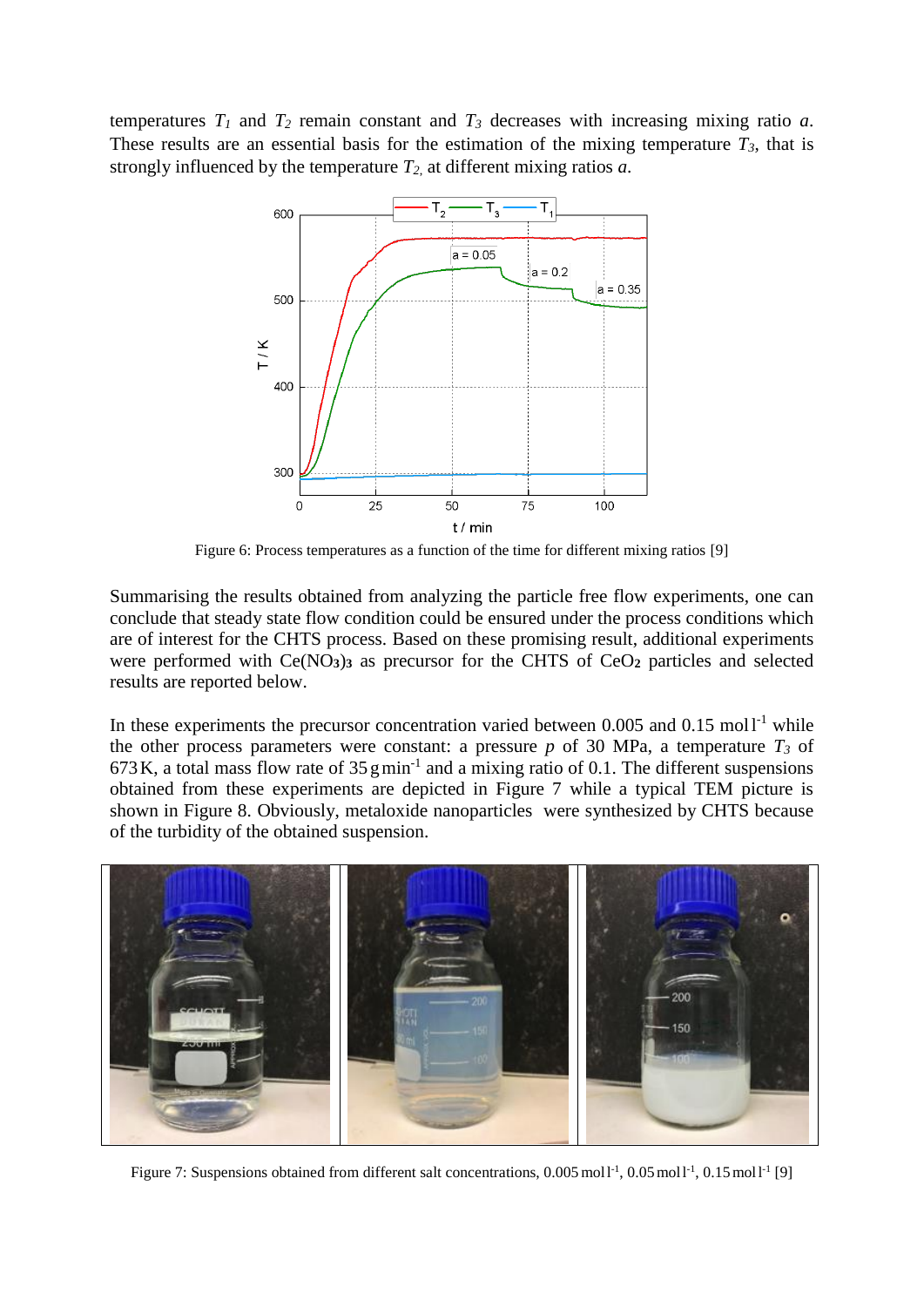The intensity of the turbidity of the particle suspension increases with increasing salt concentration. The suspension with a concentration of  $0.005 \text{ mol}^{-1}$  shows no turbidity whereas the suspensions with a salt concentration of  $0.05 \text{ mol}^{-1}$  and of  $0.15 \text{ mol}^{-1}$  show a strengthened turbidity. Obviously both, the size and the concentration of the synthesized particles in the suspension with the lowest salt concentration, are too low for causing a visible turbidity. In addition, the further results show that, in accordance with the classical nucleation theory, increasing the salt concentration leads to the formation of more particles. Thus, one would expect that a higher salt concentration would lead to larger particles. Furthermore, higher process temperatures would lead to higher supersaturations and higher reaction rates, which favors the formation of small nanoparticles. Among others, this point requires a more detailed examination and would be part of our ongoing experimental investigations in combination with numerical modeling of the complex mixing behavior.



Figure 8: CeO<sub>2</sub> nanoparticles (ca. 20-40 nm) synthesized at  $c_{salt} = 0.05$  mol  $1^{-1}$ ,  $m_3 = 35$  g min<sup>-1</sup>,  $p = 30$  MPa and *T<sup>3</sup>* = 673 K [9]

# **Conclusion**

An apparatus for the formation of metal oxide nanoparticles by CHTS was built up and put into operation. First preliminary tests, especially in terms of long-term stability of the process parameters were successfully performed. The tests showed that the constructed plant provides steady state process conditions for system pressure, temperature and mass flow rate. Mixing tests with a hot and a cold water stream demonstrated the impact of the cold water stream on the mixing temperature  $T_3$  with increasing mixing ratio  $a$ . Further results showed that process conditions, especially  $T_3$  and  $p$ , are constant during particle synthesis. The results of the first particle formation experiments showed, that in accordance with results published in literature, small uniform CeO**<sup>2</sup>** NPs with particles sizes between 20 and 40 nm could be synthesized by CHTS.

# **Acknowledgment**

The authors acknowledge funding by the DFG (TU 93/21-1) within the framework of the research unit FOR 2383 "ProMiSe".